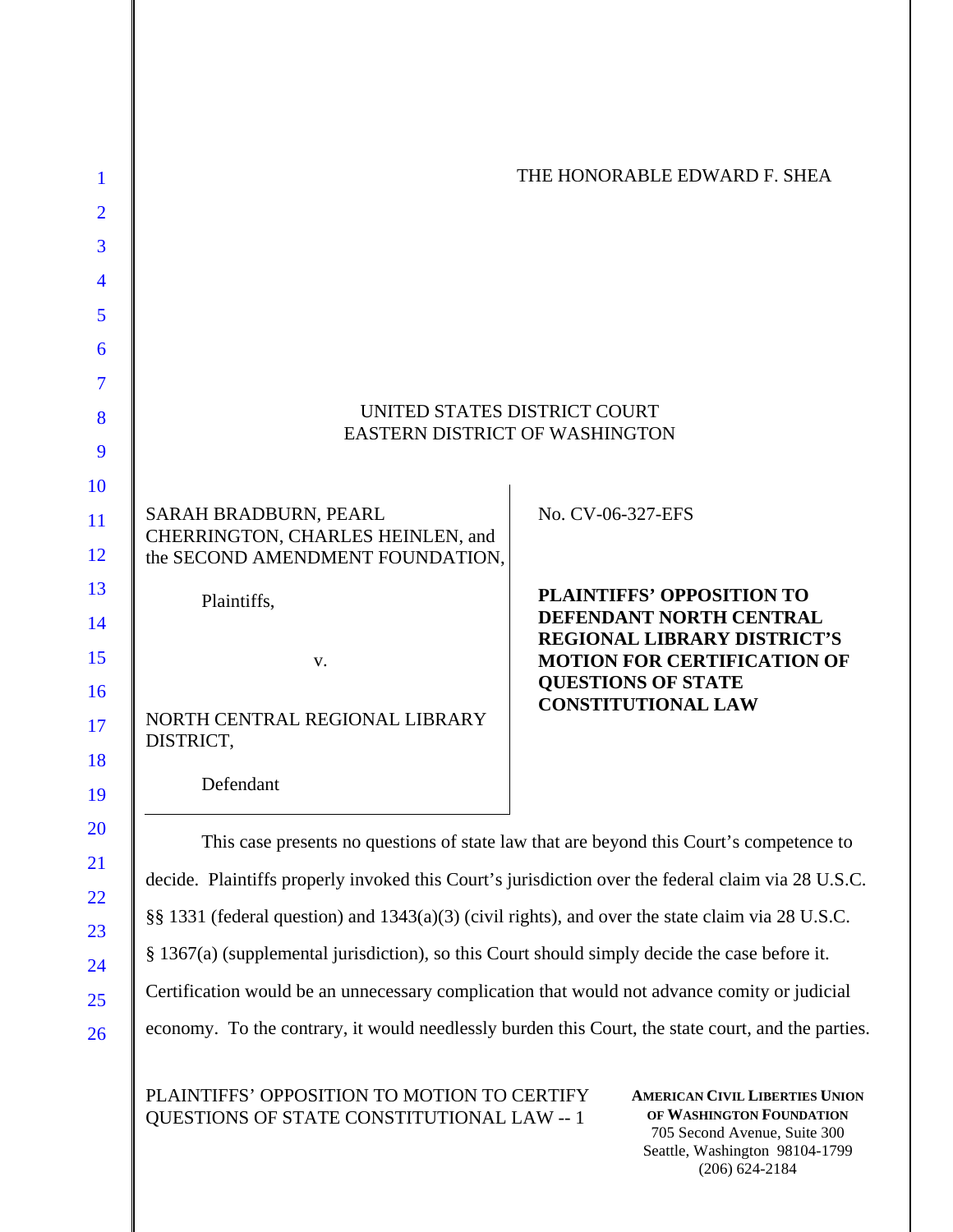1

2

3

4

5

6

7

8

9

10

11

12

13

14

15

16

17

18

19

20

21

22

23

24

25

26

#### **A. The Standards For Certifying State Law Questions**

In federal cases that implicate questions of state law, the familiar rule of Erie R.R. Co. v. Tompkins, 304 U.S. 64 (1938), directs federal courts to follow local law as expounded by the state courts. Erie does not mean that federal courts are obliged to punt all state law questions to state forums. That approach would defeat the underlying purposes behind federal jurisdiction. Instead, federal courts uphold their duty of comity to state law by deciding the cases before them based on research into state statutes, regulations, and case law. "[M]ere difficulty in ascertaining local law is no excuse for remitting the parties to a state tribunal for the start of another lawsuit." Lehman Bros. v. Schein, 416 U.S. 386, 390 (1974). Referring questions to state courts by way of a certification procedure is needed only when a state law question rises to an unusual level of difficulty.

Certification unavoidably imposes a burden on the state courts, and occasions delay and expense for all of the parties. Id. at 394-95 (Rehnquist, J., concurring). For this reason, certification is limited by the principles announced in federal case law and by a Washington certification statute, RCW 4.60.010 et seq. The present case does not satisfy either set of criteria.

## **1. Federal Common Law Guidelines For Certification**

Certification is within the discretion of the federal judge, Lehman Bros., 416 U.S. at 391; Micomonaco v. State of Washington, 45 F.3d 316, 322 ( $9<sup>th</sup>$  Cir. 1995), so a trial court's decision on a motion to certify will be overturned only for abuse of discretion. It will almost never be an abuse of discretion for the federal judge to "resolve an issue of state law with available research materials already at hand." Lehman Bros., 416 U.S. at 395 (Rehnquist, J., concurring). Even if there is some "doubt as to local law," certification is not "obligatory." Id. at 390-91 (majority opinion). As the Ninth Circuit has noted:

# PLAINTIFFS' OPPOSITION TO MOTION TO CERTIFY QUESTIONS OF STATE CONSTITUTIONAL LAW -- 2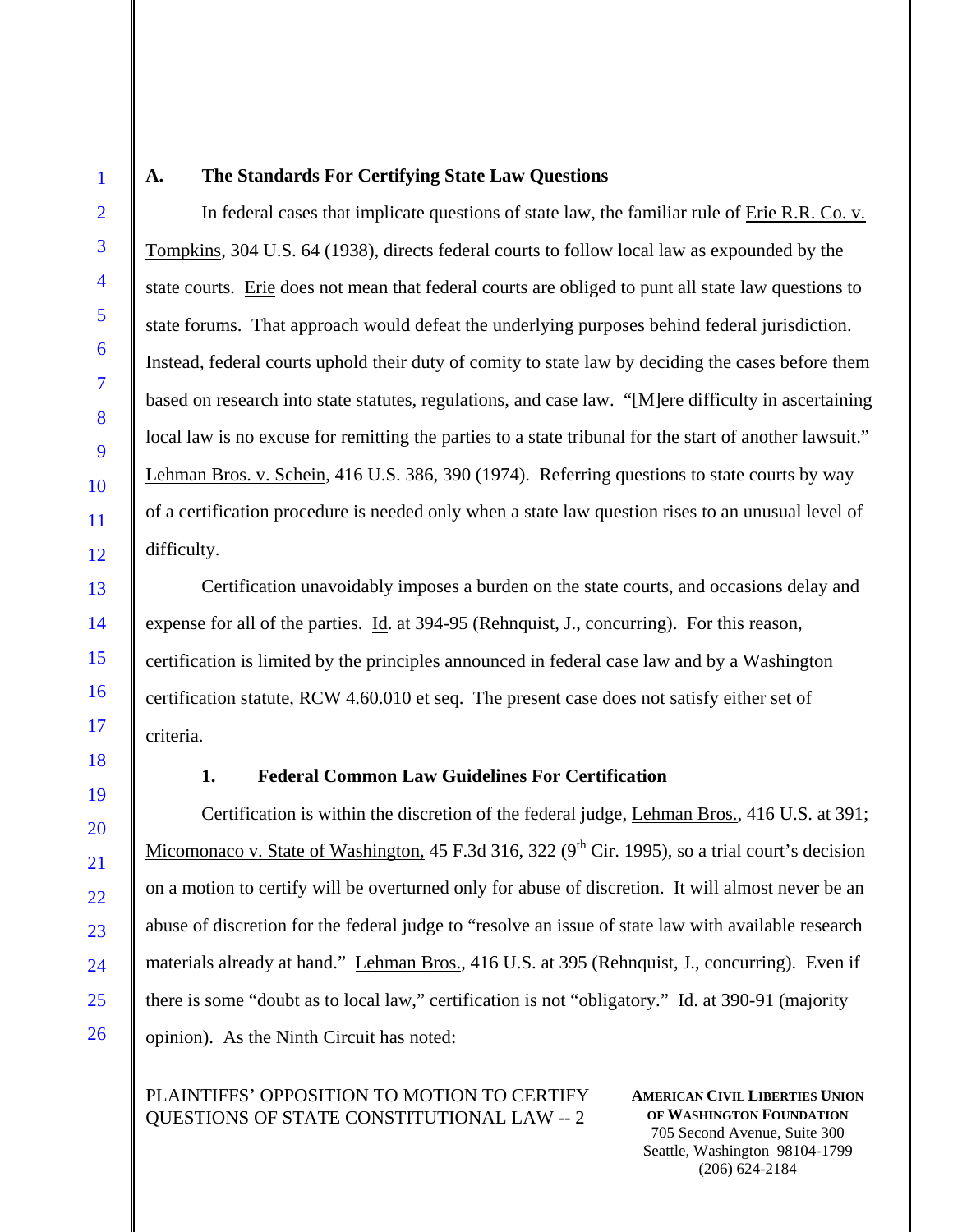Federal courts are not precluded from affording relief simply because neither the state Supreme Court nor the state legislature has enunciated a clear rule governing a particular type of controversy. Were we able to invoke only clearly established state law, litigants seeking to protect their rights in federal courts by availing themselves of our diversity jurisdiction would face an inhospitable forum for claims not identical to those resolved in prior cases.

Paul v. Watchtower Bible & Tract Soc'y, 819 F.2d 875, 879 (9th Cir.1987) (holding that it would violate both the federal and Washington constitutions to allow a Washington common law cause of action to proceed on the facts presented). "Certification is not appropriate where the state court is in no better position than the federal court to interpret the state statute." Micomonaco, 45 F.3d at 322 (denying request to certify). Instead, the Ninth Circuit has approved this formulation: "the question certified must be close, and the issue must be important to the state in terms of comity. The certifying court also should consider the possible delays involved and whether the legal issue can be framed to produce a helpful response by the state." Complaint of McLinn, 744 F.2d 677, 681 ( $9<sup>th</sup>$  Cir. 1984).

Certification is used only where the state law is unclear "because of the absence of state decisions or conflicting decisions in the same state." In re Elliott, 74 Wash.2d 600, 602, 446 P.2d 347 (1968). For example, Parents Involved in Community Schools v. Seattle School Dist. No. 1, 294 F.3d 1085 ( $9<sup>th</sup>$  Cir. 2002), certified a state law claim that hinged upon a newlyenacted statute that had never been interpreted by a state court. Intra-state conflicts were grounds for certification in J&J Celcom v. AT&T Wireless Services, Inc., 481 F.3d 1138, 1142  $(9<sup>th</sup> Cir. 2007)$  ("the two Washington cases of which we are aware ... seem to point in different directions") and <u>Keystone Land & Development Co. v. Xerox Corp.</u>, 353 F.3d 1093 (9<sup>th</sup> Cir. 2003) (noting conflict between competing Washington cases). The need for certification is greatest when a federal judge must decide a case in which the controlling choice-of-law

PLAINTIFFS' OPPOSITION TO MOTION TO CERTIFY QUESTIONS OF STATE CONSTITUTIONAL LAW -- 3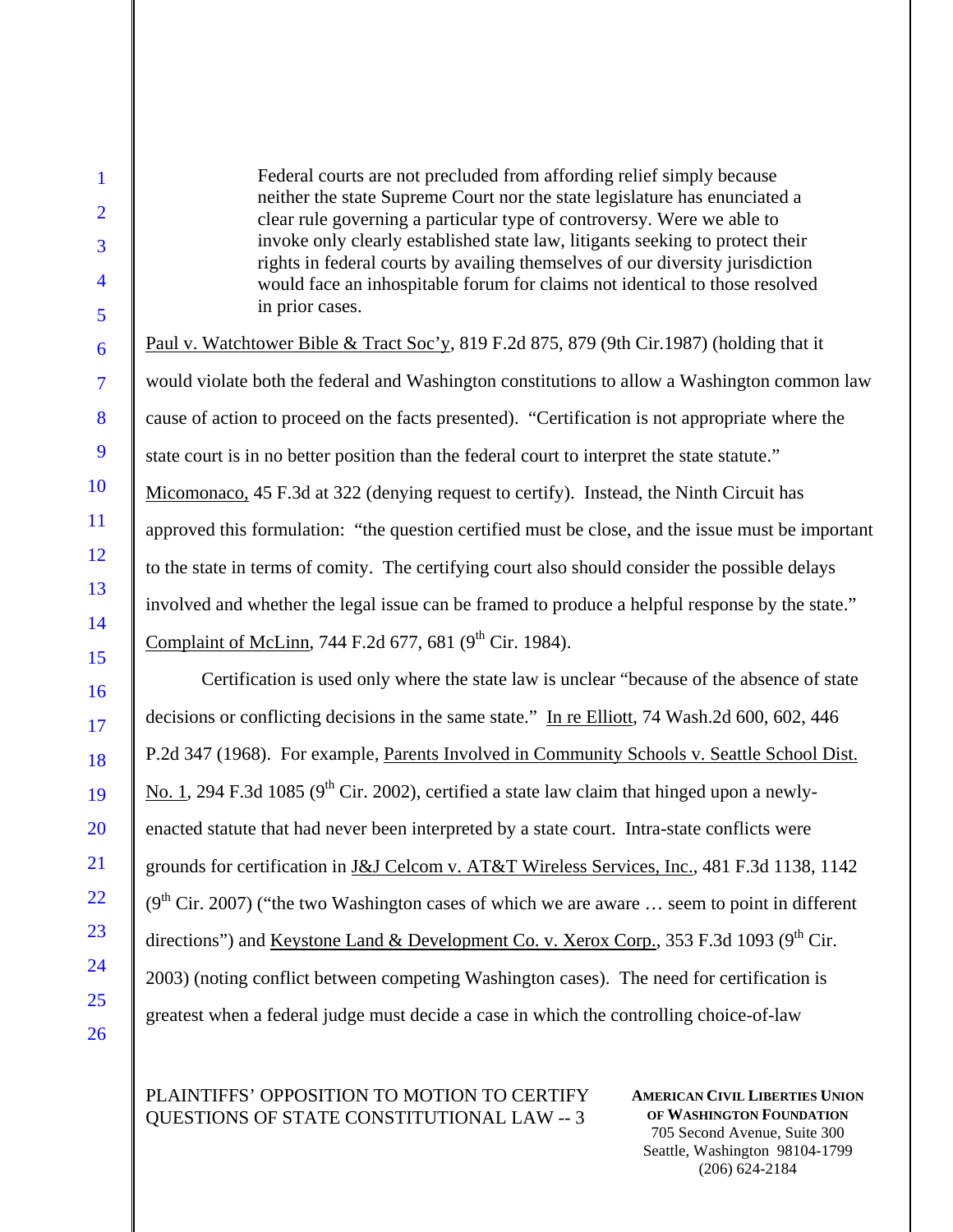principles require reference to an unfamiliar state's law, as in Lehman Bros. where a federal judge from New York had to apply Florida law. 416 U.S. at 391. By contrast, in a case involving Washington law, a federal judge in Washington has the benefit of "the common exposure to local law which comes from sitting in the jurisdiction." Id.

If a state law question does not pose special difficulty, federal courts do not certify. E.g., Al-Safin v. Circuit City Stores, Inc., 394 F.3d 1254, 1262 & n.7 ( $9<sup>th</sup>$  Cir. 2005) (declining to certify a question of Washington state law where the existing state case law answered the question). In the recent past, federal courts have found that the existing body of state case law allows them to rule on free speech cases presenting supplemental claims under Art. I, § 5 of the Washington constitution, without any need for certification. See, e.g., Seattle Affiliate of October 22nd Coalition to Stop Police Brutality v. City of Seattle, 430 F.Supp.2d 1185, 1195-96 (W.D. Wash. 2006) (Lasnik, J.); In re Washington State Apple Advertising Commission, 257 F.Supp.2d 1290, 1304 (E.D. Wash. 2003) (Shea, J.); Clark v. City of Lakewood, 259 F.3d 996, 1016 ( $9^{th}$  Cir. 2001); Joplin Enterprises v. Allen, 795 F.Supp. 349, 351-52 (W.D. Wash. 1992) (Coughenour, J.).

## **2. State Statute And Court Rules Regarding Certification**

Washington adopted the Uniform Certification of Questions of Law Act, which is known in the state as the "Federal Court Local Law Certificate Procedure Act," RCW 2.60.040. Its main provision reads as follows:

> When in the opinion of any federal court before whom a proceeding is pending, it is necessary to ascertain the local law of this state in order to dispose of such proceeding and the local law has not been clearly determined, such federal court may certify to the supreme court for answer the question of local law involved and the supreme court shall render its opinion in answer thereto.

PLAINTIFFS' OPPOSITION TO MOTION TO CERTIFY QUESTIONS OF STATE CONSTITUTIONAL LAW -- 4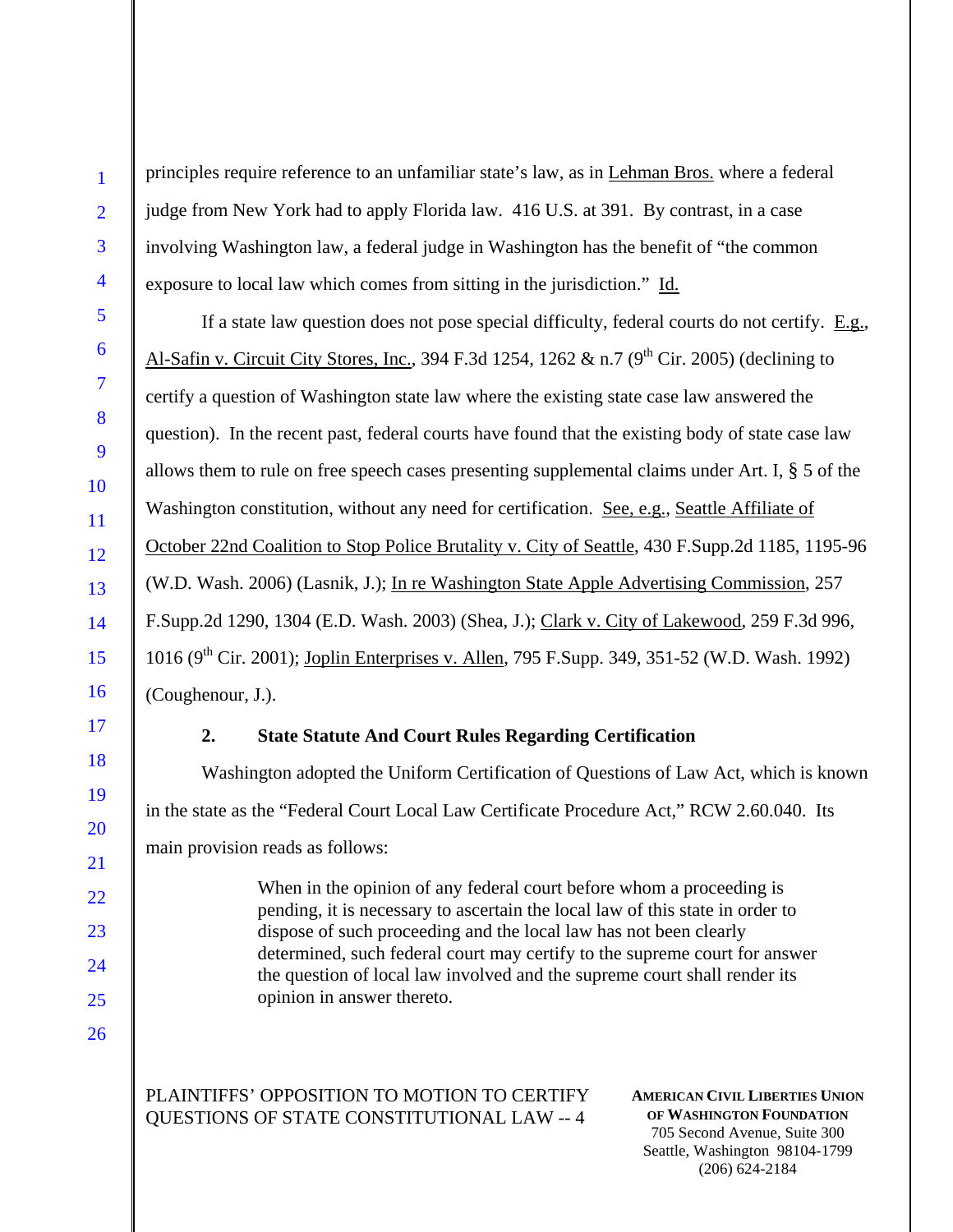1  $\overline{2}$ 3 4 5 6 7 8 9 10 11 12 13 14 15 16 17 18 19 20 21 22 23 24 25 26 **AMERICAN CIVIL LIBERTIES UNION**  RCW 2.60.020. The Washington Supreme Court devoted one of its Rules of Appellate Procedure (RAP) to the subject, which states in relevant part: "The Supreme Court may entertain a petition to determine a question of law certified to it under [RCW 2.60] if the question of state law is one which has not been clearly determined and does not involve a question determined by reference to the United States Constitution." RAP 16.16(a). The Washington Supreme Court is not required to accept certified questions. Broad v. Mannesmann Anlagenbau, A.G., 141 Wash.2d 670, 676 (2000); Hoffman v. Regence Blue Shield, 140 Wash.2d 121, 128 (2000) (declining to answer a certified question). Indeed, the Washington Supreme Court ruled that the ability to refuse questions improvidently certified was a key to the statute's constitutionality. Elliott, 74 Wn.2d at 607-10. The certification act can only be used when there is no state decision or decisions in the state are in conflict. … Furthermore, the act is construed as permissive and not mandatory, thus a certified question which does not meet the criteria of the certification act can be summarily rejected. Nor would this court take jurisdiction of a certified question which involves ultimately a federal constitutional issue, for again this would not meet the criteria of the certification statute. Id. at 617. **B. The Question Relating To Standing Should Not Be Certified**  NCRL nowhere explains why the question of state law standing should be certified. To the contrary, its brief states that "Washington law is well-developed on the issue of standing," NCRL's Motion for Certification at 7. Plaintiffs agree that Washington's law of standing is adequate for this Court to decide any state-law standing question presented to it. Of even greater importance is that no state law questions relating to standing are "necessary" for this Court to "dispose of" the proceeding. RCW 2.60.020. Plaintiffs' federal and state claims arise from the identical set of facts, so this Court quite properly exercised its PLAINTIFFS' OPPOSITION TO MOTION TO CERTIFY

QUESTIONS OF STATE CONSTITUTIONAL LAW -- 5

**OF WASHINGTON FOUNDATION** 705 Second Avenue, Suite 300 Seattle, Washington 98104-1799 (206) 624-2184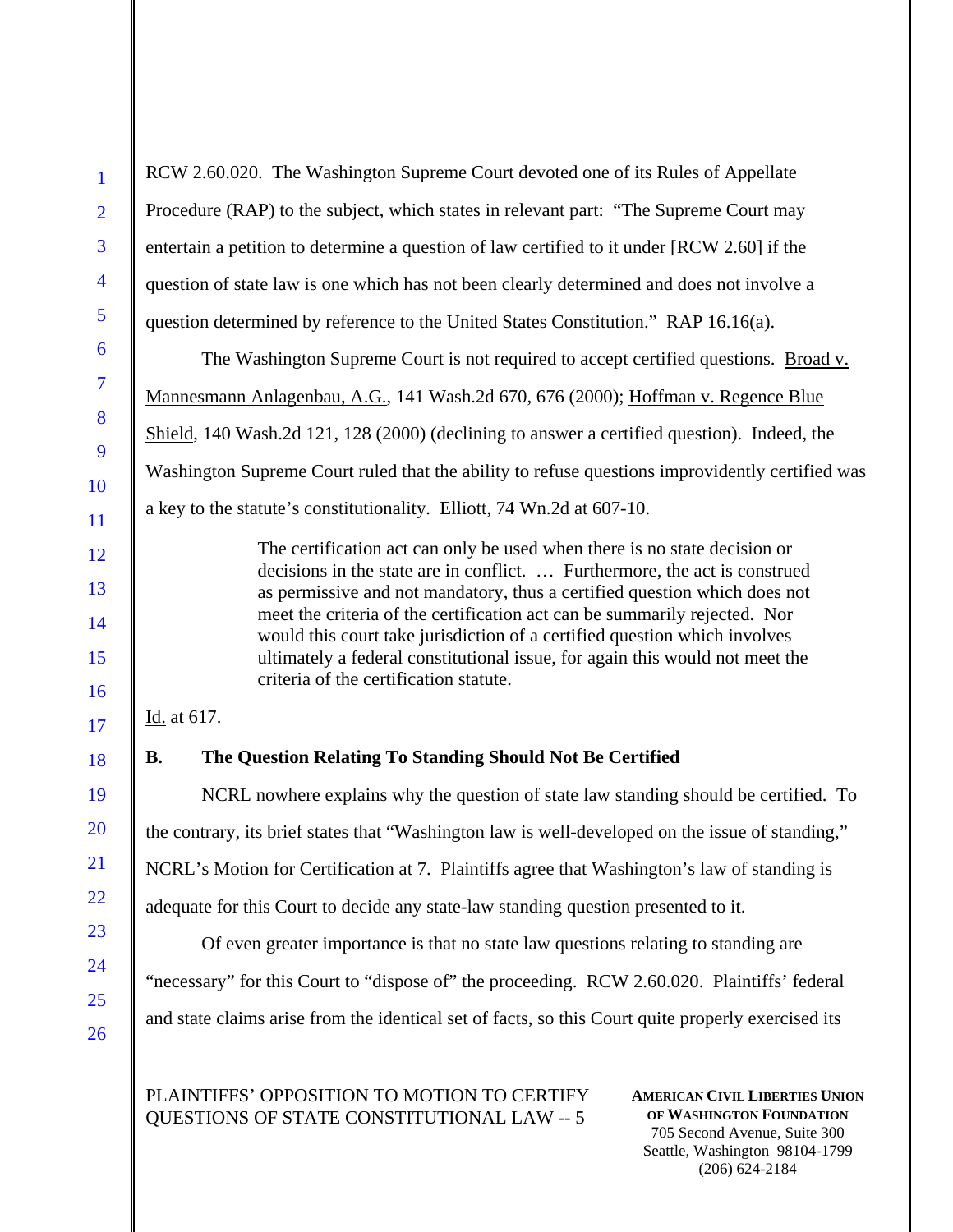1

supplemental jurisdiction over the state law claim under 28 U.S.C. § 1367. See, e.g., Long v. City and County of Honolulu, 511 F.3d 901, 907 ( $9<sup>th</sup>$  Cir. 2007). In fact, NCRL nowhere claims that it would be improper for this Court to rule on plaintiffs' state law claim. Hence, for a claim that is properly within this Court's jurisdiction, the only question of standing that matters is whether plaintiffs have standing in this Court. The Washington Supreme Court would not issue any opinion that would purport to tell this federal court which parties have standing before it, so certification would be wholly unnecessary. And of course, on the merits, each of the four plaintiffs has a strong basis for standing in this Court. See Plaintiffs' Opposition to NCRL's Motion for Summary Judgment.

Although it is difficult to tell from NCRL's motion, it may be asking this Court to certify the question of whether plaintiffs would have standing in state court to assert their state law claims. If that is what the motion intends, it should be denied. Like federal courts, Washington courts are not allowed to issue advisory opinions. Futurewise v. Reed, 161 Wash.2d 407, 410, 166 P.3d 708 (2007); Washington Beauty College, Inc. v. Huse, 195 Wash. 160, 164, 80 P.2d 403 (1938). If the plaintiffs have standing to raise their claims in the forum where the suit is filed, it is irrelevant whether they would have standing to raise the question in some other forum. Besides, plaintiffs would have standing in state court under traditional standing principles and also as taxpayers. Washington grants comparatively generous standing to any taxpayer to challenge unlawful expenditures of government funds. Boyles v. Whatcom County Superior Court, 103 Wn.2d 610, 614 (1985) ("taxpayer standing has been given freely in the interest of providing a judicial forum when this state's citizens contest the legality of official acts of their government").

# PLAINTIFFS' OPPOSITION TO MOTION TO CERTIFY QUESTIONS OF STATE CONSTITUTIONAL LAW -- 6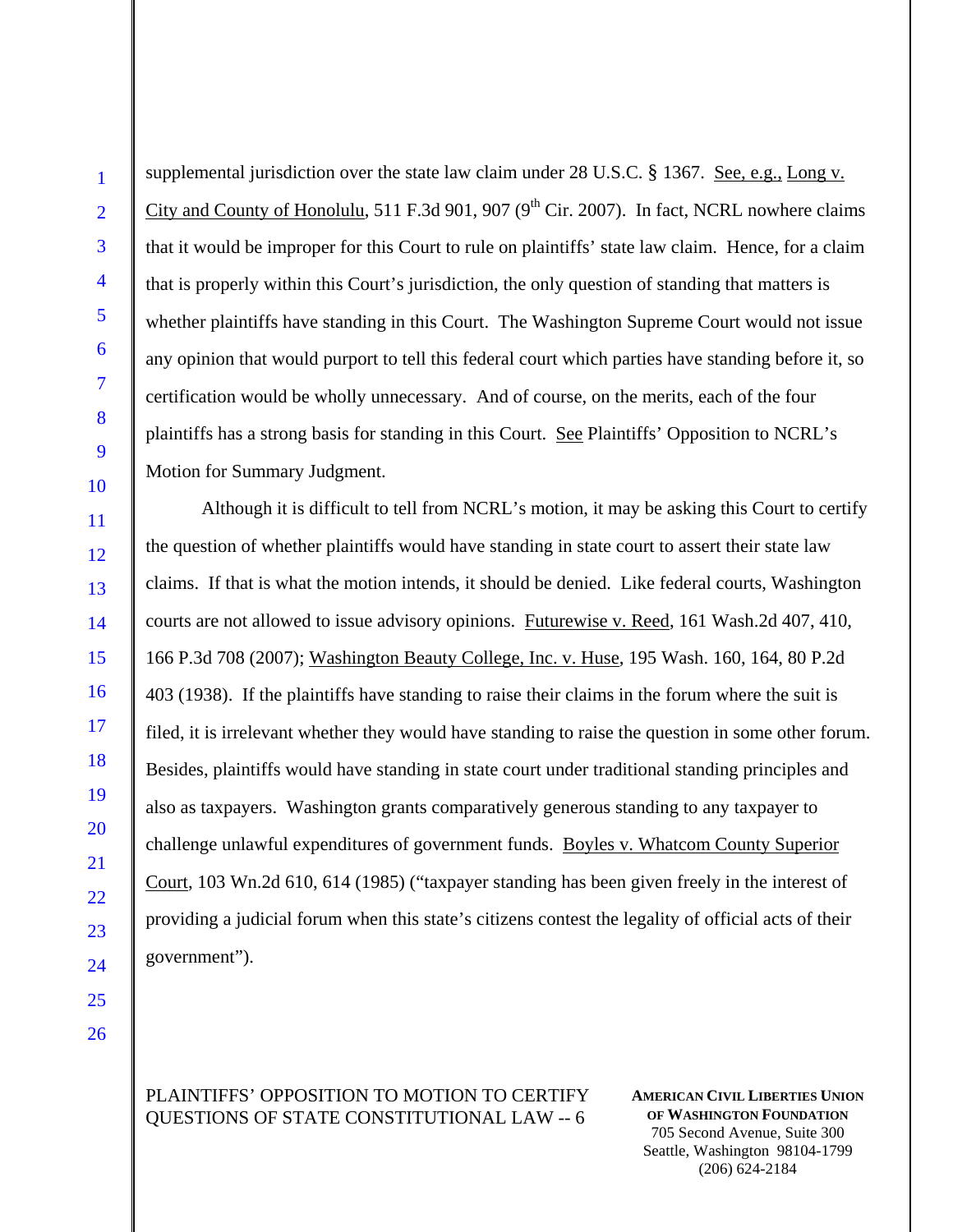1

2

3

4

5

6

7

8

9

10

11

12

13

14

15

16

17

18

19

20

21

22

23

24

25

26

## **C. The Question Relating To The Merits Should Not Be Certified**

The second question NCRL seeks to certify is the merits of the Art. I, § 5 claim. Certification would be ill-advised for a number of reasons.

First, a state law ruling will not be necessary to the resolution of the case if it is decided on federal grounds. If NCRL's policies violate the First Amendment, the Court will be required to enter judgment in favor of Plaintiffs without regard to the result under the state constitution. The federal questions are being fully briefed by the parties on cross-motions for summary judgment, and this Court will be able to resolve them without reference to any state law. Even if the state questions were to be certified, this Court would retain jurisdiction over the remainder of the case. Broad, 141 Wash.2d at 676. Unnecessary delays should be avoided, because "the loss of First Amendment freedoms, for even minimal periods of time, unquestionably constitutes irreparable injury." Elrod v. Burns 427 U.S. 347, 374 (1976).

Second, NCRL cannot claim that this is a case where "there is no state decision or decisions in the state are in conflict." Elliott, 74 Wn.2d at 618. There is a well-developed and internally consistent body of state law cases on point. As explained in Plaintiffs' motion for summary judgment, Art. I, § 5 forbids in even stronger terms than the federal constitution any government action that imposes an overbroad restriction on speech that "rise to the level of a prior restraint." Soundgarden v. Eikenberry, 123 Wn.2d 750, 764 (1994); O'Day v. King County, 109 Wn.2d 796, 803-04 (1988). Indeed, this Court has relied in the past upon O'Day to resolve a Washington constitutional question. Washington State Apple Advertising Commission, 257 F.Supp.2d at 1304. This Court need not fear that it would be making any new constitutional law for the state of Washington, since the case can be decided in reliance on existing law.

# PLAINTIFFS' OPPOSITION TO MOTION TO CERTIFY QUESTIONS OF STATE CONSTITUTIONAL LAW -- 7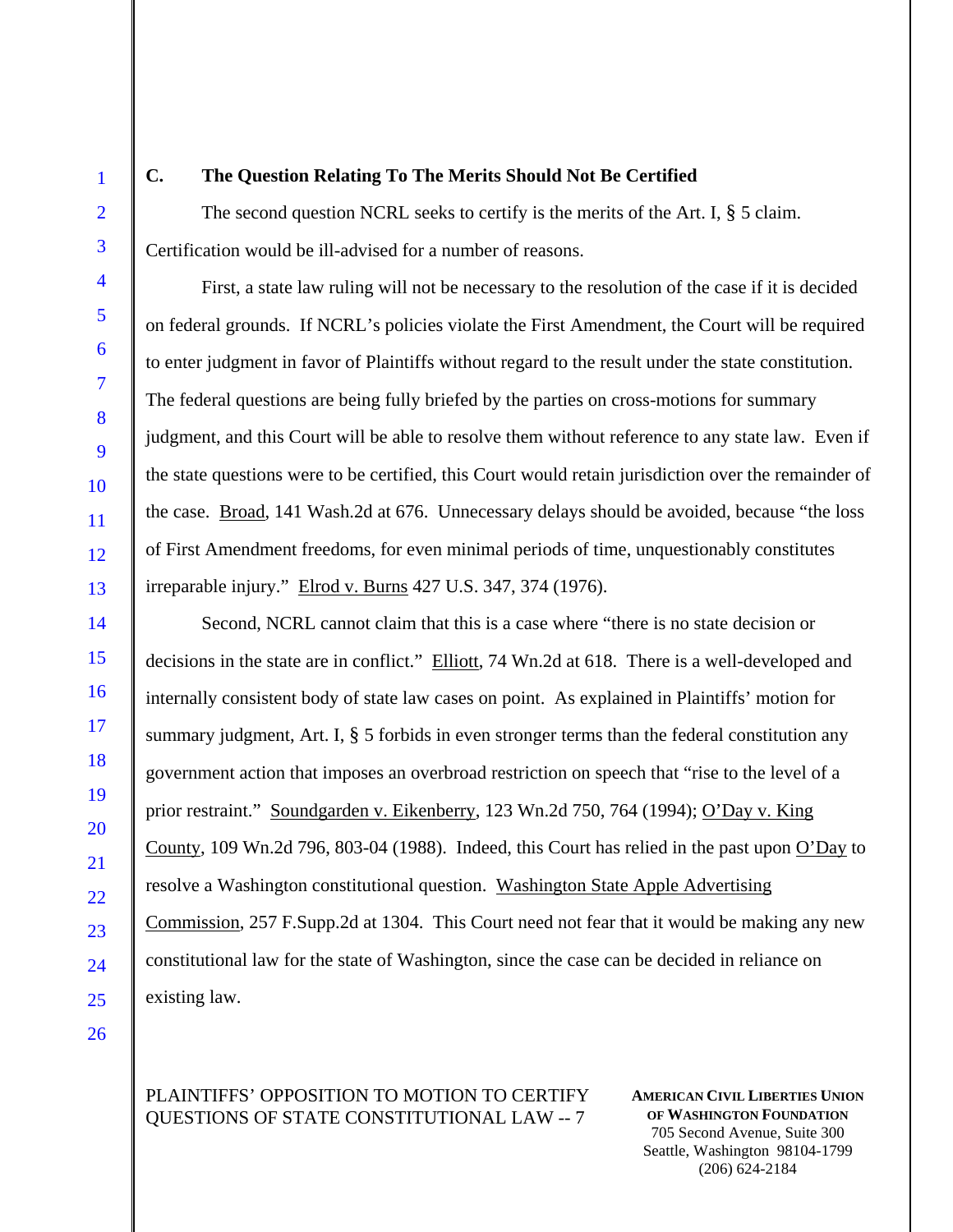Third, the Washington Supreme Court will not accept certified questions that have a heavy federal law component. RAP 16.16(a); Elliott, 74 Wn.2d at 618. The cases cited above show that in the area of overbreadth law, the Washington constitution takes the federal law of overbreadth as its starting place. Relying on some of the same case law Plaintiffs rely upon here, this Court followed that approach in Washington State Apple Advertising Commission, 257 F.Supp.2d at 1304: [Art. I, § 5] provides no lesser, and sometimes greater, protection that the First Amendment. O'Day v. King County, 109 Wash.2d 796, 802, 749 P.2d 142 (1988). Thus, a violation of the First Amendment is always a violation of the Washington Constitution. As the Court has found that the mandatory assessments violate the United States Constitution, the Court must conclude that the mandatory assessments also violate the Washington Constitution. Federal courts have undeniable expertise in interpreting the federal constitution, which is likely to resolve the state law claims quickly and easily, just as it did in Washington State Apple Advertising Commission. Unless this Court determines that the case as a whole hinges on the precise margin by which the Washington State Constitution offers more protection than the federal constitution, and that the scope of that difference is unclear, then this Court is in as good a position as the state supreme court to resolve this case. Fourth, this case calls for an application of established law to undisputed facts. A federal court does not need to wait for a state court decision presenting indistinguishable facts; instead, it may rely on the principles and methods set out in existing case law to reach a decision on the case before it, even if the fact pattern has some novel elements in comparison to previous cases. Paul, 819 F.2d at 879. Applying the law to the facts in this case will not require this Court to announce any novel principles of state law. In this sense, the state court would be in "no better position" than this Court to properly decide the case. Micomonaco, 45 F.3d at 322.

PLAINTIFFS' OPPOSITION TO MOTION TO CERTIFY QUESTIONS OF STATE CONSTITUTIONAL LAW -- 8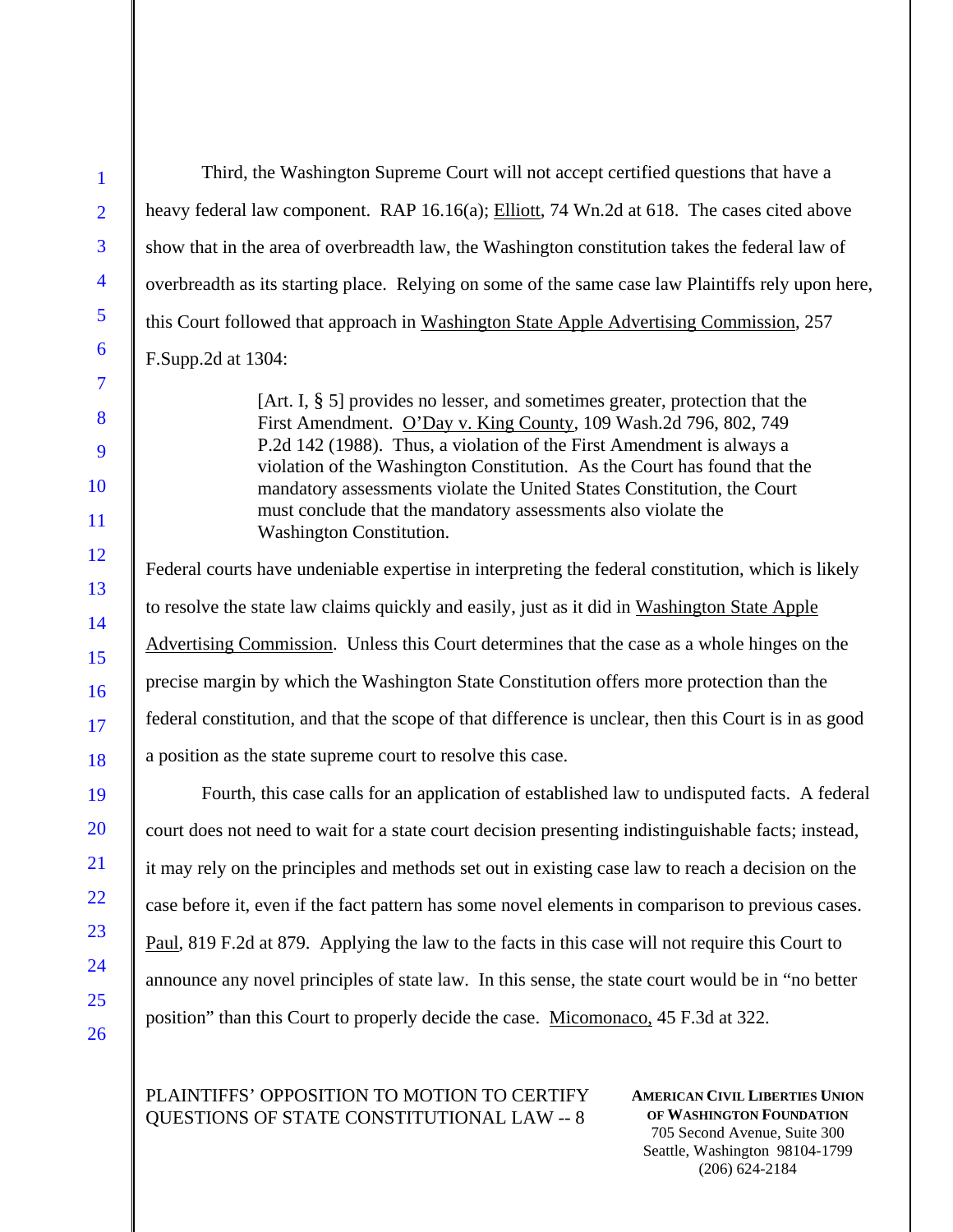Fifth, the federal question presented in this case is an easy one. The canon counseling against unnecessarily deciding a constitutional question is most important when the constitutional question is one of first impression or one that is of great difficulty. Morse v. Frederick, 127 S.Ct. 2618, 2641 (2007) (Breyer, J., concurring). That concern is not present here, because the federal constitutional question -- like the state constitutional question -- fits squarely within existing case law and statutes. The present case is indistinguishable from Mainstream Loudoun v. Board of Trustees of the Loudoun County Public Library, 24 F.Supp.2d 552 (E.D. Va. 1998), so following that case will create no inconsistencies between federal districts. The rule against overbroad speech restrictions that limit the adult reading population to only that material suitable for children has been established for decades. Butler v. Michigan, 352 U.S. 380, 383 (1957). And the relief requested by Plaintiffs is identical to what Congress has already told NCRL it should do as a condition of receiving federal funds. 20 U.S.C. § 9134(f)(3); 47 U.S.C. § 254(h)(5)(D); United States v. American Library Ass'n, 539 U.S. 194 (2003). The case primarily relied upon by NCRL, Barnes-Wallace v. City of San Diego, 471 F.3d 1038 (9<sup>th</sup> Cir. 2006), posed genuinely difficult federal constitutional questions pitting the constitutional right of free association against the constitutional rights against establishments of religion and state-sponsored discrimination. There is no similar conflict of rights here, so there is little imperative to avoid the question.

Sixth, NCRL urges this Court to resolve the state law question first. While some federal courts adopt that order of decision, many federal courts choose to decide federal questions first. See, e.g., Washington State Apple Advertising Commission, 257 F.Supp.2d at 1304. For present purposes, the dispositive question is not in what order this Court should address plaintiffs' claims, but whether certification to the Washington Supreme Court is necessary or advisable. It

PLAINTIFFS' OPPOSITION TO MOTION TO CERTIFY QUESTIONS OF STATE CONSTITUTIONAL LAW -- 9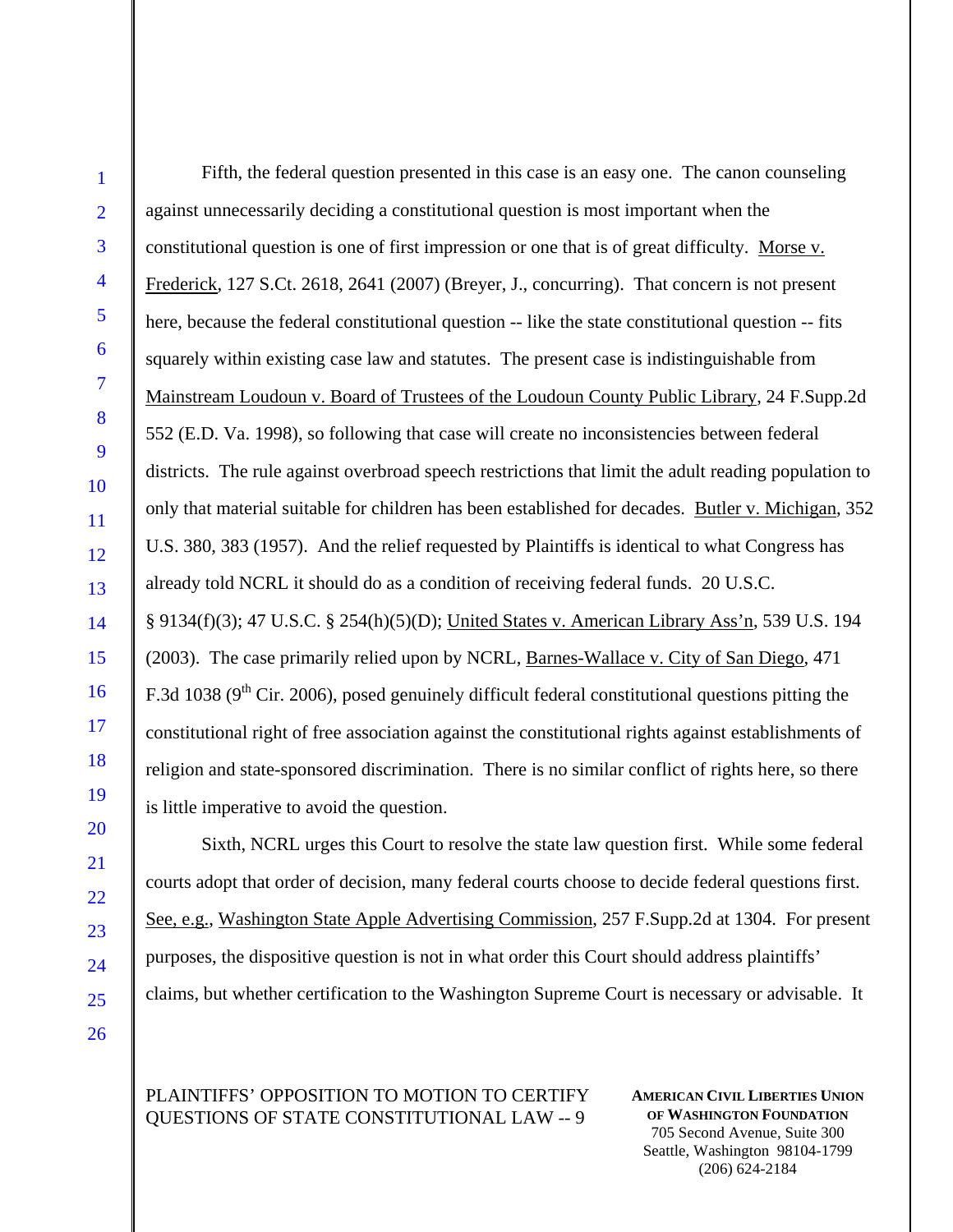is not. Certification is equally unnecessary whether this Court reaches the state constitutional question before or after the federal constitutional question.

## **D. If Certification Is Granted, The Library Should Bear Any Associated Costs**

As Justice Rehnquist noted, certification "entails more delay and expense than would an ordinary decision of the state question on the merits by the federal court." Lehman Bros., 416 U.S. at 394 (Rehnquist, J., concurring). If certification is granted, the burdens of delay will inevitably be borne by all the parties, along with both court systems. The financial costs, however, can and should be assigned more specifically. Under Washington's certification statute, "costs shall be equally divided between plaintiff and defendant, subject to reallocation as between or among the parties by the federal court involved." RCW 2.60.030(3). See also, RAP 16.6(f). If certification is granted, this Court should exercise the authority granted under the certification statute to allocate all costs of certification to NCRL, since it is the sole party seeking to introduce an extra layer of complication and expense into the litigation.

DATED this  $25<sup>th</sup>$  day of February, 2008.

## AMERICAN CIVIL LIBERTIES UNION OF WASHINGTON FOUNDATION

By: /s/ Aaron H. Caplan Aaron H. Caplan, WSBA #22525 American Civil Liberties Union of Washington Foundation 705 Second Avenue, Third Floor Seattle, WA 98103 Tel. (206) 624-2184 Fax (206) 624-2190 caplan@aclu-wa.org

PLAINTIFFS' OPPOSITION TO MOTION TO CERTIFY QUESTIONS OF STATE CONSTITUTIONAL LAW -- 10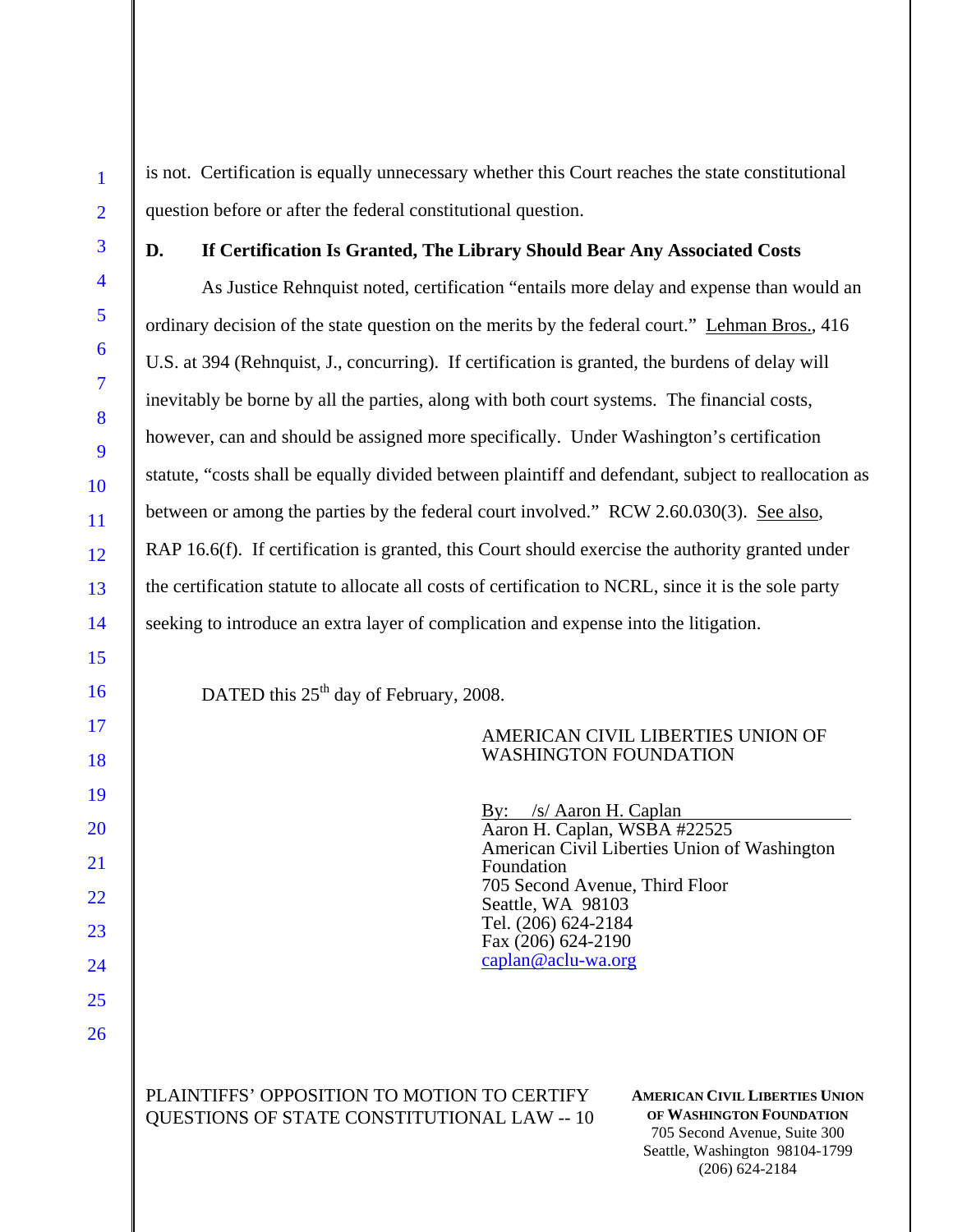| $\mathbf{1}$   | Duncan Manville, WSBA #30304<br>1629 2 <sup>nd</sup> Avenue W.                                                                                                                                                                                          |
|----------------|---------------------------------------------------------------------------------------------------------------------------------------------------------------------------------------------------------------------------------------------------------|
| $\overline{2}$ | Seattle, WA 98119                                                                                                                                                                                                                                       |
| 3              | Tel. (206) 288-9330<br>Fax (206) 624-2190                                                                                                                                                                                                               |
| $\overline{4}$ | duncan.manville@yahoo.com                                                                                                                                                                                                                               |
| 5              | Catherine Crump, pro hac vice<br>American Civil Liberties Union Foundation<br>125 Broad Street, 18 <sup>th</sup> Floor                                                                                                                                  |
| 6              | New York, NY 10004                                                                                                                                                                                                                                      |
| 7              | Tel. (212) 519-7806<br>ccrump@aclu.org                                                                                                                                                                                                                  |
| 8              | <b>Counsel for Plaintiffs</b>                                                                                                                                                                                                                           |
| 9              |                                                                                                                                                                                                                                                         |
| 10             |                                                                                                                                                                                                                                                         |
| 11             |                                                                                                                                                                                                                                                         |
| 12             |                                                                                                                                                                                                                                                         |
| 13<br>14       |                                                                                                                                                                                                                                                         |
| 15             |                                                                                                                                                                                                                                                         |
| 16             |                                                                                                                                                                                                                                                         |
| 17             |                                                                                                                                                                                                                                                         |
| 18             |                                                                                                                                                                                                                                                         |
| 19             |                                                                                                                                                                                                                                                         |
| 20             |                                                                                                                                                                                                                                                         |
| 21             |                                                                                                                                                                                                                                                         |
| 22             |                                                                                                                                                                                                                                                         |
| 23             |                                                                                                                                                                                                                                                         |
| 24             |                                                                                                                                                                                                                                                         |
| 25             |                                                                                                                                                                                                                                                         |
| 26             |                                                                                                                                                                                                                                                         |
|                | PLAINTIFFS' OPPOSITION TO MOTION TO CERTIFY<br><b>AMERICAN CIVIL LIBERTIES UNION</b><br>OF WASHINGTON FOUNDATION<br>QUESTIONS OF STATE CONSTITUTIONAL LAW -- 11<br>705 Second Avenue, Suite 300<br>Seattle, Washington 98104-1799<br>$(206) 624 - 2184$ |